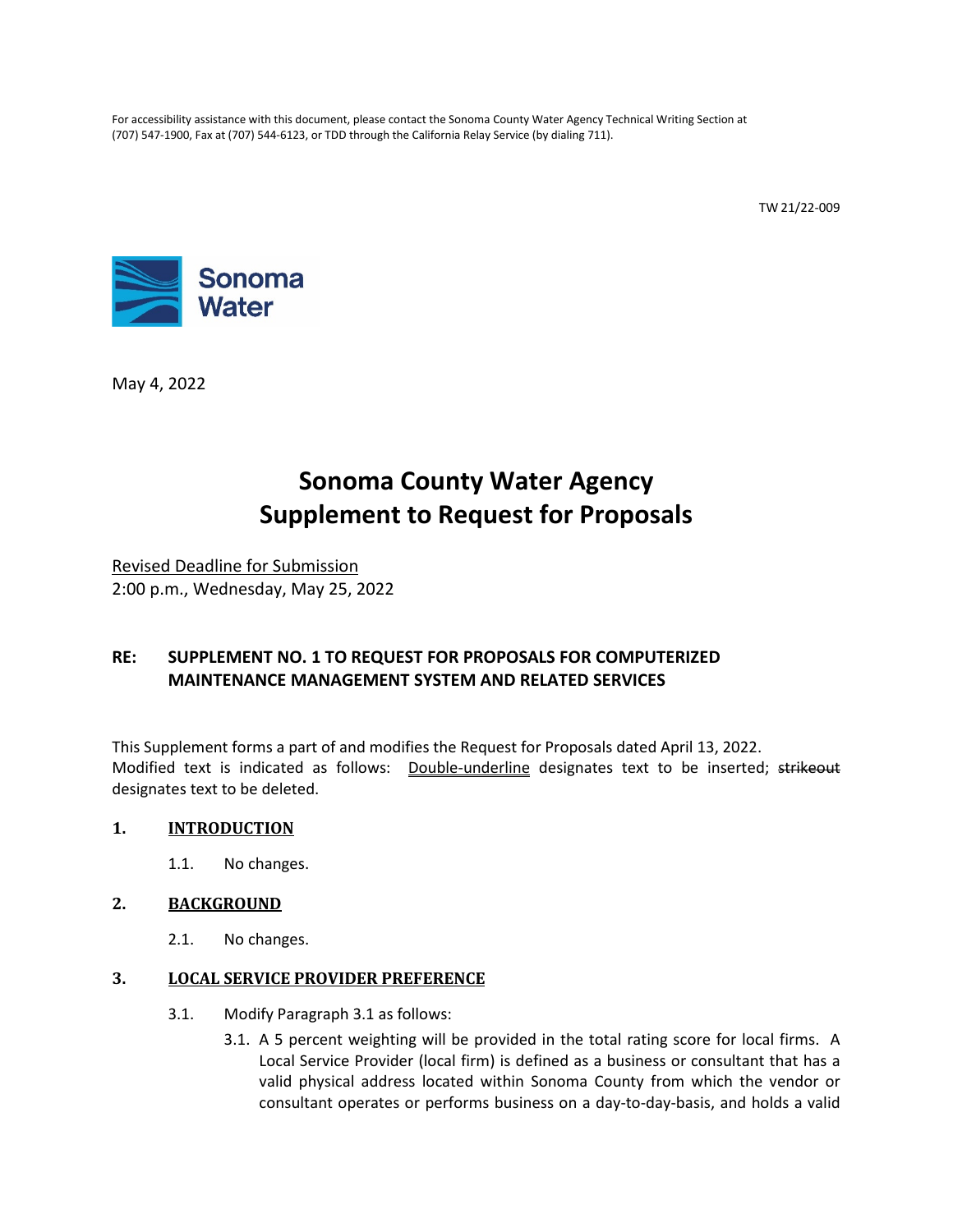business license if required by a city within the jurisdiction of Sonoma County. A business shall affirm it qualifies as a local business on the provided Attachment  $43$ (Declaration of Local Business for Services).

3.2. No changes.

## **4. LIVING WAGE**

4.1. No changes.

## **5. ACCESSIBILITY STANDARDS**

5.1. No changes.

## **6. SUBMITTAL OF PROPOSALS**

- 6.1. Modify Paragraph 6.2 as follows:
	- 6.2. Proposals shall not exceed 30 pages (excluding forms provided in Attachments 2 and 3) and shall include the following:
- 6.2. Modify Paragraph 6.2.g as follows:
	- g. A description of the Project approach including the methodology developed to perform required services and a schedule. Sales literature is not acceptable. Include the completed Functionality Response Questions form, the Functional Attributes spreadsheet, and the Technical Requirements spreadsheet (see Attachments 2, 3a, and 3b).
- 6.3. Modify Paragraph 6.4 as follows:
	- 6.4. In addition, submit proposals to the County of Sonoma Purchasing Department via the Supplier Portal by the deadline for submission and in accordance with Attachment 54 (Supplier Portal Registration Guide).

# **7. EVALUATION**

7.1. No changes.

#### **8. CONTACTS**

8.1. No changes.

# **9. QUESTION(S)/ANSWER(S)**

Sonoma Water responses to questions are for the purposes of interpretation and clarification of the Request for Proposals and shall not be construed as changing, superseding, or contradicting any express term in the Request for Proposals. Questions received are listed below.

- 1. Question: Having received an RFQ today for a new CMMS system for SCWA, we see that you plan to move away from Maximo. Is the plan to make a selection of a new CMMS system prior to the yearly date on the contract 7-31-22 (i.e. not exercising the last option year)?
	- This will be addressed during follow up interviews with candidates selected from the proposal evaluation.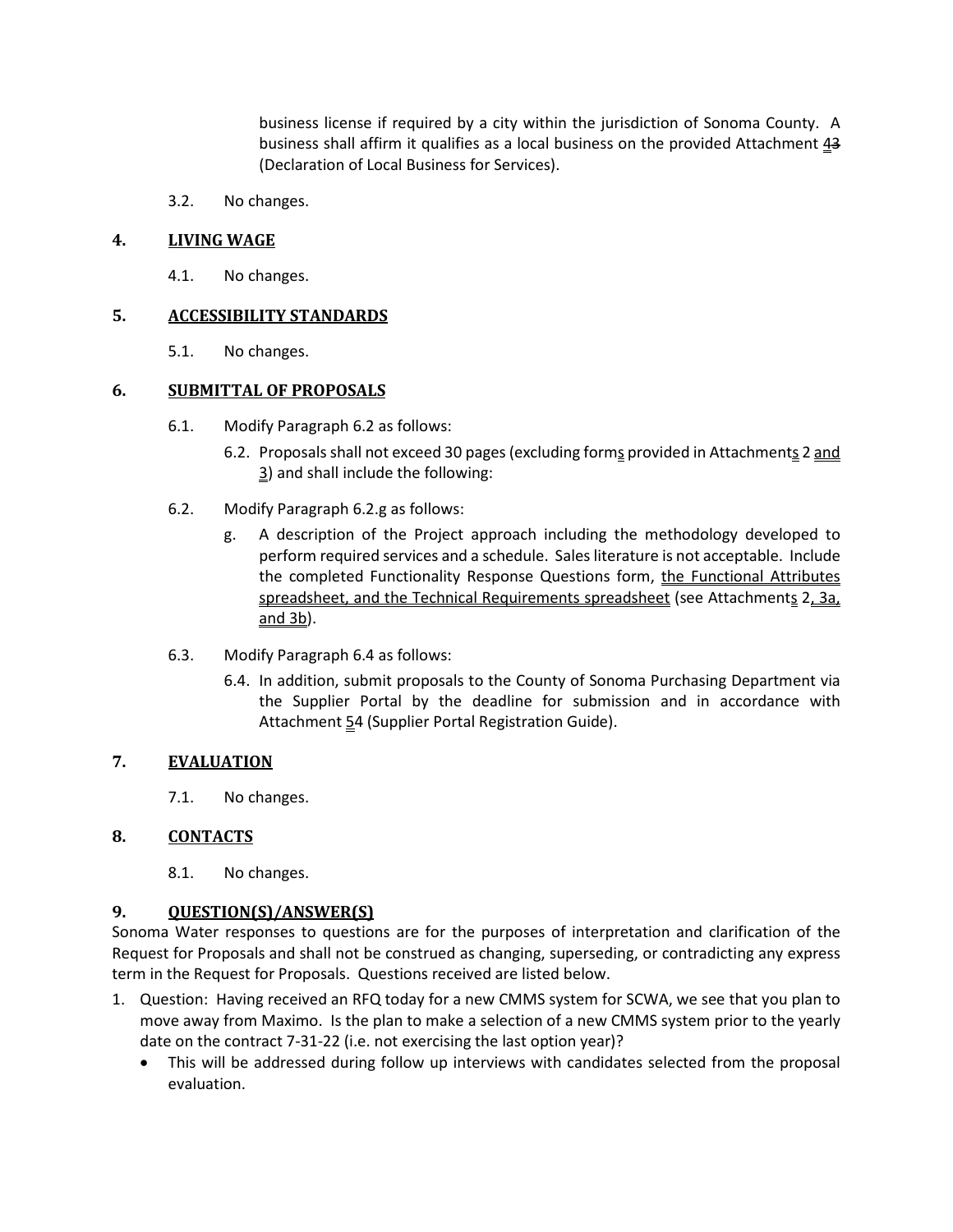- 2. Question: Would the Agency consider an extension for the due date?
	- Answered in this Supplement, above.
- 3. Question: Is there a deadline to submit questions by?
	- Answered in this Supplement, above.
- 4. Question: Please clarify what is meant by this statement, section 1.3: "This is not a bid process."
	- This is a Request for Proposals process. Please submit per the Request for Proposals.
- 5. Question: The asset list includes 6 wastewater treatment facilities. What is the rated capacity in MGD for each of these?
	- This will be addressed during follow up interviews with candidates selected from the proposal evaluation.
- 6. Question: The hierarchy lists drinking water treatment facilities. How many facilities are there and what is their rated capacity in MGD?
	- This will be addressed during follow up interviews with candidates selected from the proposal evaluation.
- 7. Question: Has the Agency received any demonstrations of CMMS software in the last 12 months? Which systems have been previewed?
	- This will be addressed during follow up interviews with candidates selected from the proposal evaluation.
- 8. Question: Did the Agency engage a consulting firm to help prepare the RFP and requirements for a new system? If so, which one?
	- The consultant assisting Sonoma Water with this RFP process is not allowed to provide support to respondents to this RFP or to submit their own RFP. Additional information about the consultant may be addressed during follow up interviews with candidates selected from the proposal evaluation.
- 9. Question: What is the anticipated timeline for review, interview, selection and notice to proceed?
	- SW anticipates selecting a vendor around June. Likely an agreement will go before our Board at the end of the calendar year.
- 10. Question: Does the Agency have a target go-live date for the new system?
	- This will be addressed during follow up interviews with candidates selected from the proposal evaluation.
- 11. Question: Please describe the anticipated data migration requirements from the current Maximo system, ie how many asset records, work order history, job plans/work flows, etc.
	- This will be addressed during follow up interviews with candidates selected from the proposal evaluation.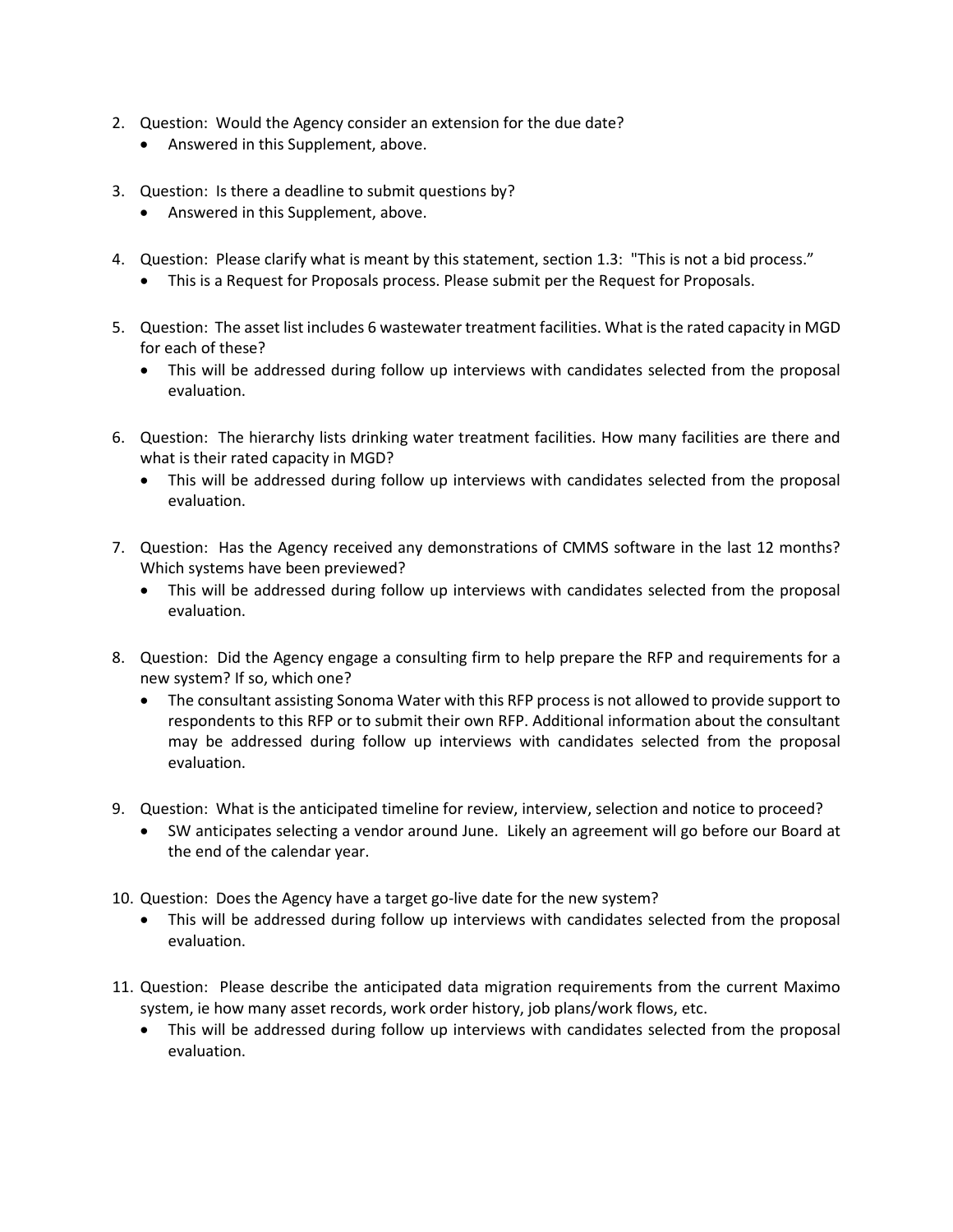- 12. Question: One of the agency's objectives is to "improve asset management enterprise wide." Does the agency currently have an Asset Management Program? How would you describe the Agency's current level of asset management maturity?
	- Sonoma Water currently does not have an Asset Management Program. More information will be provided during follow up interviews with candidates selected from the proposal evaluation.
- 13. Question: One of the Agency's objectives it to "improve its process to accomplish reliability centered maintenance." Has the Agency previously deployed reliability centered maintenance (RCM) efforts? If so, how much and which parts of the asset portfolio has been addressed? Has the Agency worked with any RCM consultants?
	- This will be addressed during follow up interviews with candidates selected from the proposal evaluation.
- 14. Question: Does the Agency have an active condition assessment program?
	- Sonoma Water currently does not have an active condition assessment program.
- 15. Question: What is the Agency's ERP or financial system to be integrated with?
	- This will be addressed during follow up interviews with candidates selected from the proposal evaluation.
- 16. Question: Please list any specific applications that will require integration with the new system.
	- Answered in this Supplement. See new Attachment 3.
- 17. Question: Section 1.3 states that this RFP is not a bid process but is requesting a breakdown of costs on a new CMMS system, please explain.
	- Please provide a cost estimate to implement your CMMS system. The explanation of this submittal item is in Paragraph 7.2 of the RFP.
- 18. Question: What type of solution is desired (On-Premise, Hosted/Cloud, or SaaS)?
	- This will be addressed during follow up interviews with candidates selected from the proposal evaluation.
- 19. Question: What is the implementation timeline for the new solution?
	- This will be addressed during follow up interviews with candidates selected from the proposal evaluation.
- 20. Question: What business problem(s) is the new tool expected to solve that the current solution is not capable of?
	- This will be addressed during follow up interviews with candidates selected from the proposal evaluation.
- 21. Question: How is the current system not meeting expectations?
	- This will be addressed during follow up interviews with candidates selected from the proposal evaluation.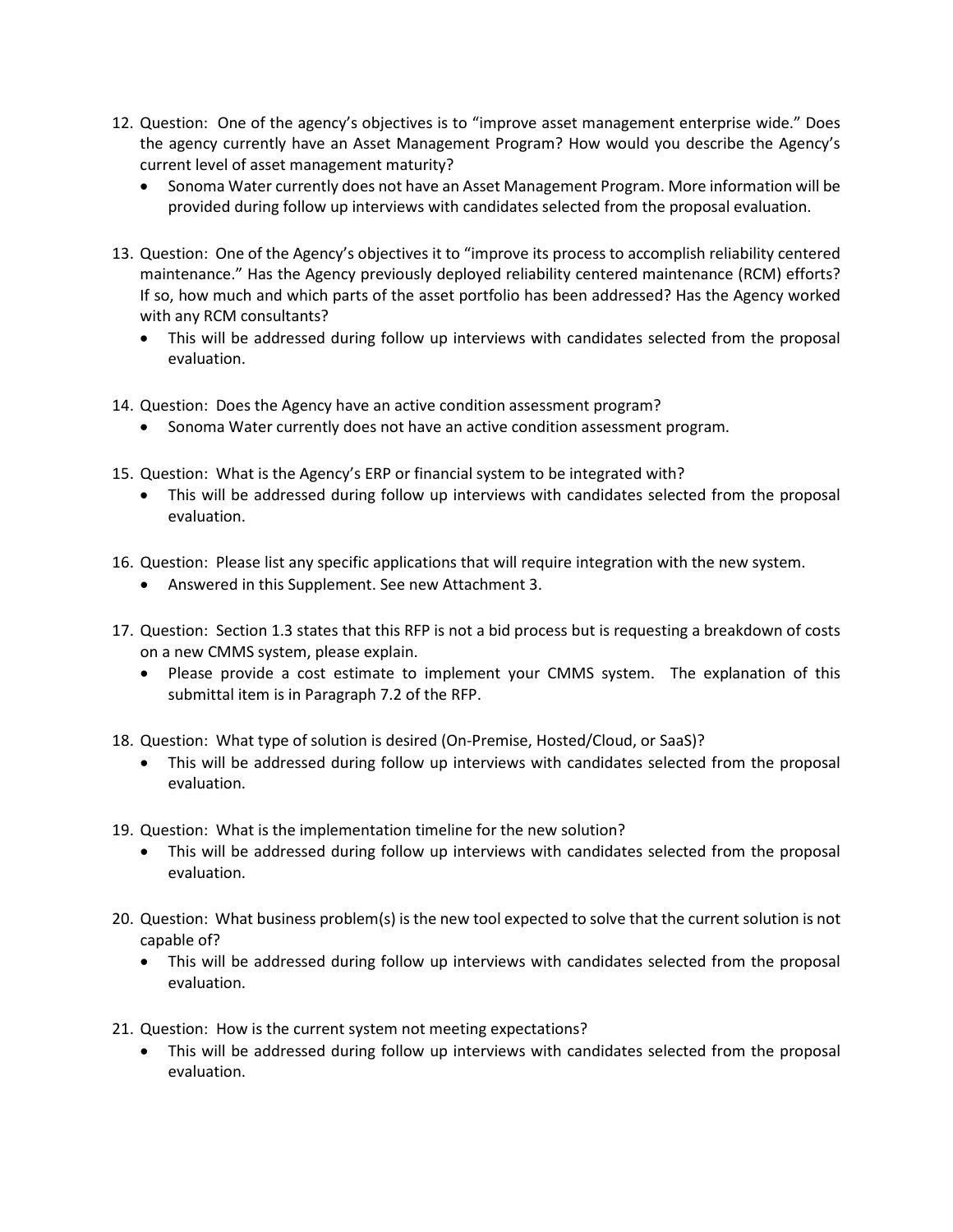- 22. Question: Historically, SCWA has not been able to get the entire workforce to use one common CMMS/Asset Management solution, is the new CMMS being downward directed for use by all departments?
	- This will be addressed during follow up interviews with candidates selected from the proposal evaluation.
- 23. Question: Will effort will be made to incorporate established business needs like streamlining the Chlorinated Water Spill/Sanitary Sewer Overflow reporting process and integrating solutions like Lateral Pipe inspections?
	- This will be addressed during follow up interviews with candidates selected from the proposal evaluation.
- 24. Question: GIS is mentioned, however there are no specifications given on how GIS is expected to be used with the CMMS solution.
	- This will be addressed during follow up interviews with candidates selected from the proposal evaluation.
- 25. Question: It is stated in Section 1.4 that there is a need for 30-40 users. This is nebulous in that there could be a large pricing difference between the two numbers. Can you please provide a breakdown of the number of users by type?
	- This will be addressed during follow up interviews with candidates selected from the proposal evaluation.
- 26. Question: Section 1.4 states that this project is to replace IBM Maximo. Can you please provide how the awardee is to work with the current provider during the transition?
	- This will be addressed during follow up interviews with candidates selected from the proposal evaluation.
- 27. Question: Section 1.4 states that this project is to replace IBM Maximo. Please verify that this effort is to use a solution other than the current Maximo solution that is in place.
	- Answered in this Supplement.
- 28. Question: Is data expected to be imported from IBM Maximo?
	- If Sonoma Water selects a new CMMS program, then the data is expected to be imported into the new system.
- 29. Question: Does the mobile solution need to work in offline and online mode?
	- Sonoma Water prefers the mobile solution work in both modes.
- 30. Question: Are the users using the current mobile solution and if not, why not?
	- This will be addressed during follow up interviews with candidates selected from the proposal evaluation.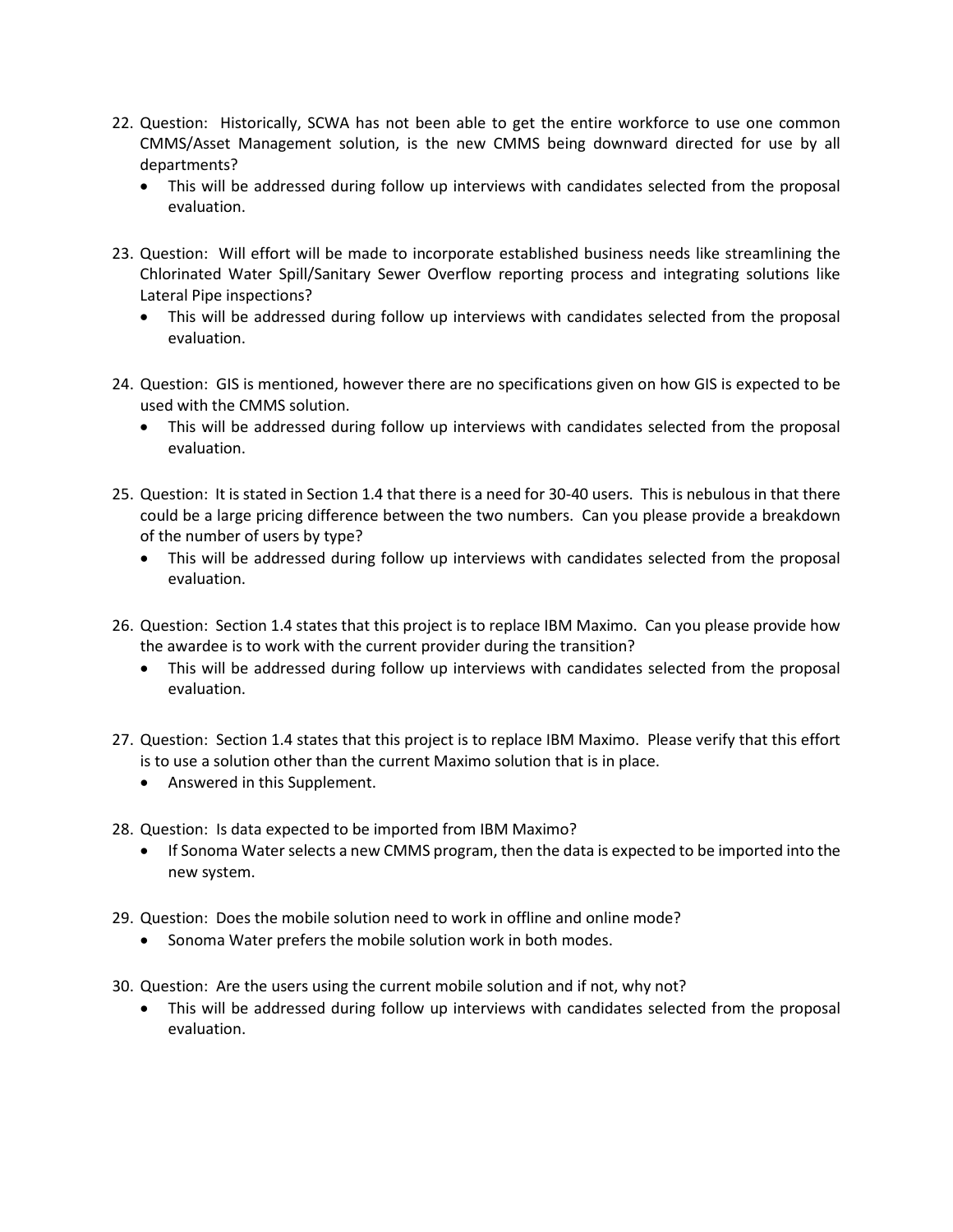- 31. Question: What integrations are expected with the new CMMS solution? (ITPipes, etc.)
	- This will be addressed during follow up interviews with candidates selected from the proposal evaluation.
- 32. Question: How is training expected to be delivered to SCWA?
	- This will be addressed during follow up interviews with candidates selected from the proposal evaluation.
- 33. Question: How many people will need to be trained by the vendor?
	- This will be addressed during follow up interviews with candidates selected from the proposal evaluation.
- 34. Question: Are printed training manuals desired?
	- Sonoma Water would like printed training manuals.
- 35. Question: What are the expectations for testing and user acceptance testing?
	- This will be addressed during follow up interviews with candidates selected from the proposal evaluation.
- 36. Question: Have key performance indicators been defined? Can they be shared to determine if they exist in the new CMMS or the level of effort to develop?
	- This will be addressed during follow up interviews with candidates selected from the proposal evaluation.
- 37. Question: In Attachment 2 it is asked about the capture of labor and expenses to work orders, is this being accomplished today in the CMMS system and if not, why?
	- This will be addressed during follow up interviews with candidates selected from the proposal evaluation.
- 38. Question: Labor and Expense capture is not detailed in Section 1.5, but is mentioned in Attachment 2. Please clarify.
	- This will be addressed during follow up interviews with candidates selected from the proposal evaluation.
- 39. Question: What vendor support is expected after the system is implemented/deployed?
	- This will be addressed during follow up interviews with candidates selected from the proposal evaluation.
- 40. Question: If the system is deployed on-premise, will outside (internet) access also be required?
	- This will be addressed during follow up interviews with candidates selected from the proposal evaluation.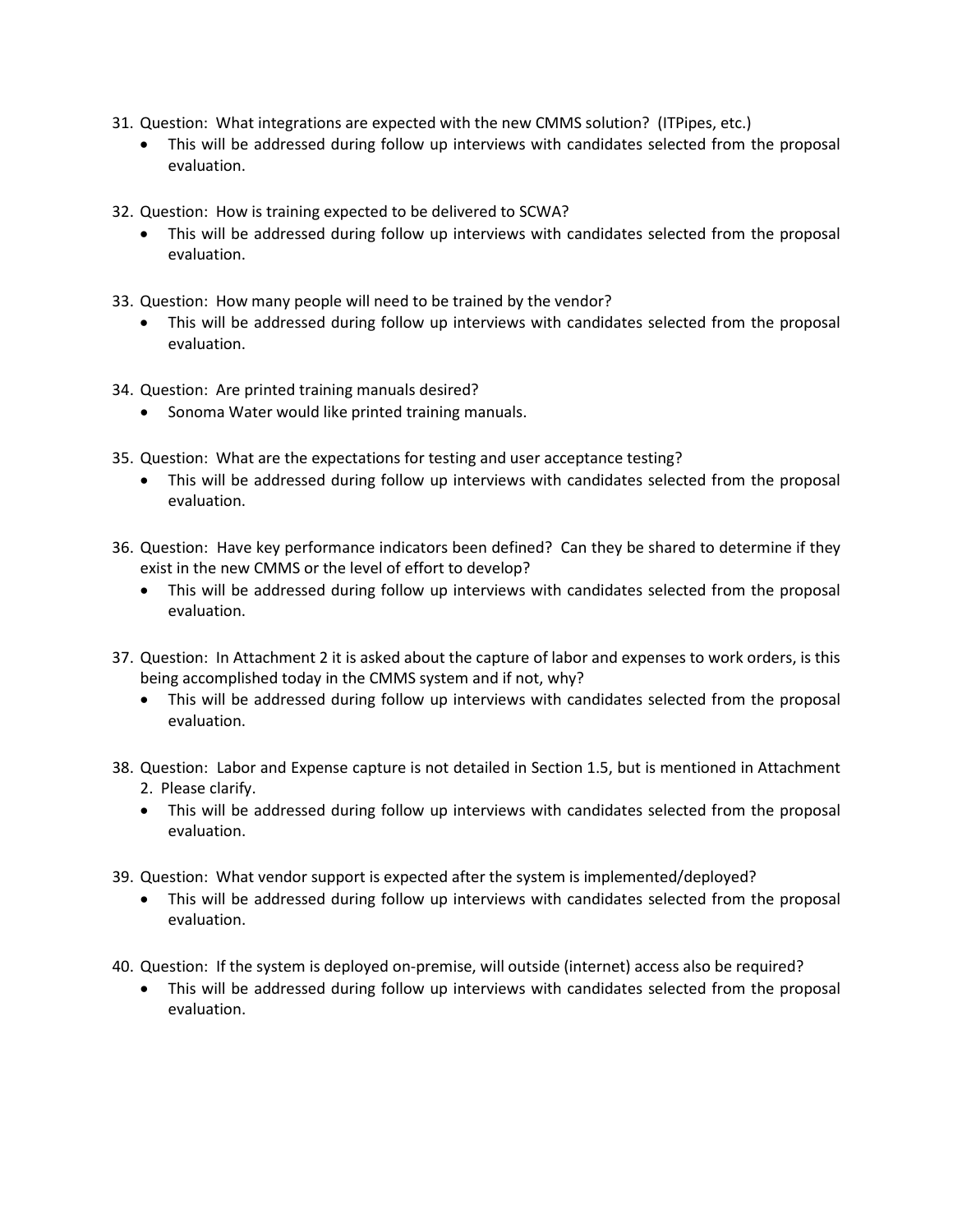- 41. Question: Is there any desired integration with security protocols such as Active Directory, LDAP, SAML, etc.? Please explain.
	- Sonoma Water does wish to integrate with security protocols. More information will be provided during follow up interviews with candidates selected from the proposal evaluation.
- 42. Question: Is there a stated budget for this new CMMS project and if so can the amount be provided? Sharing of budget numbers helps the vendor ensure that the cost and effort to respond is in line with the budget and not an effort that can't meet expectations.
	- Budget will be negotiated with firm selected, if any.
- 43. Question: Does Sonoma Water have pricing templates or preferred pricing breakdowns for Exhibit B Schedule of Costs and Exhibit C Estimated Budget for Scope of Work? For example, for cost of ownership of software does Sonoma Water want cost of ownership for 5 years, 10 years, or other? For services, should services be broken down according to project approach ie: Configuration, Data Migration, Interfaces, Training, etc.
	- Budget will be negotiated with firm selected, if any.
- 44. Question: What are your anticipated legacy system integrations?
	- This will be addressed during follow up interviews with candidates selected from the proposal evaluation.
- 45. Question: What are your technical requirements? Does Sonoma Water want an on-premise or hosted solution?
	- Answered in this Supplement. See Attachment 3.
- 46. Question: What GIS system does the Agency use and what are your expectations for how GIS will be linked to and utilized in the CMMS?
	- This will be addressed during follow up interviews with candidates selected from the proposal evaluation.
- 47. Question: How many years of pricing is the Agency requesting?
	- This will be addressed during follow up interviews with candidates selected from the proposal evaluation.
- 48. Question: We understand the Agency is seeking a CMMS solution for this solicitation, however is the Agency open to learning more about decisions support tools that can help the Agency compare the future service state of infrastructure by optimizing long term strategies against its portfolio of assets?
	- This will be addressed during follow up interviews with candidates selected from the proposal evaluation.
- 49. Regarding the 30 page limit. This limitation in quite onerous to us. Timmons Group will be the prime and will enter into a professional services contract with SCWA upon award. We are business partners with Cityworks and will be implementing their software. Their software has a 18 page Software License Agreement (SLA) that we must submit as well as a 3 page software license quote. The 30 page limit that seems to include these documents leaves us only 9 pages to address all other items. Adding in the required Exhibits, (A & B) + resumes (our project team will be made up of roughly 6-9 resources),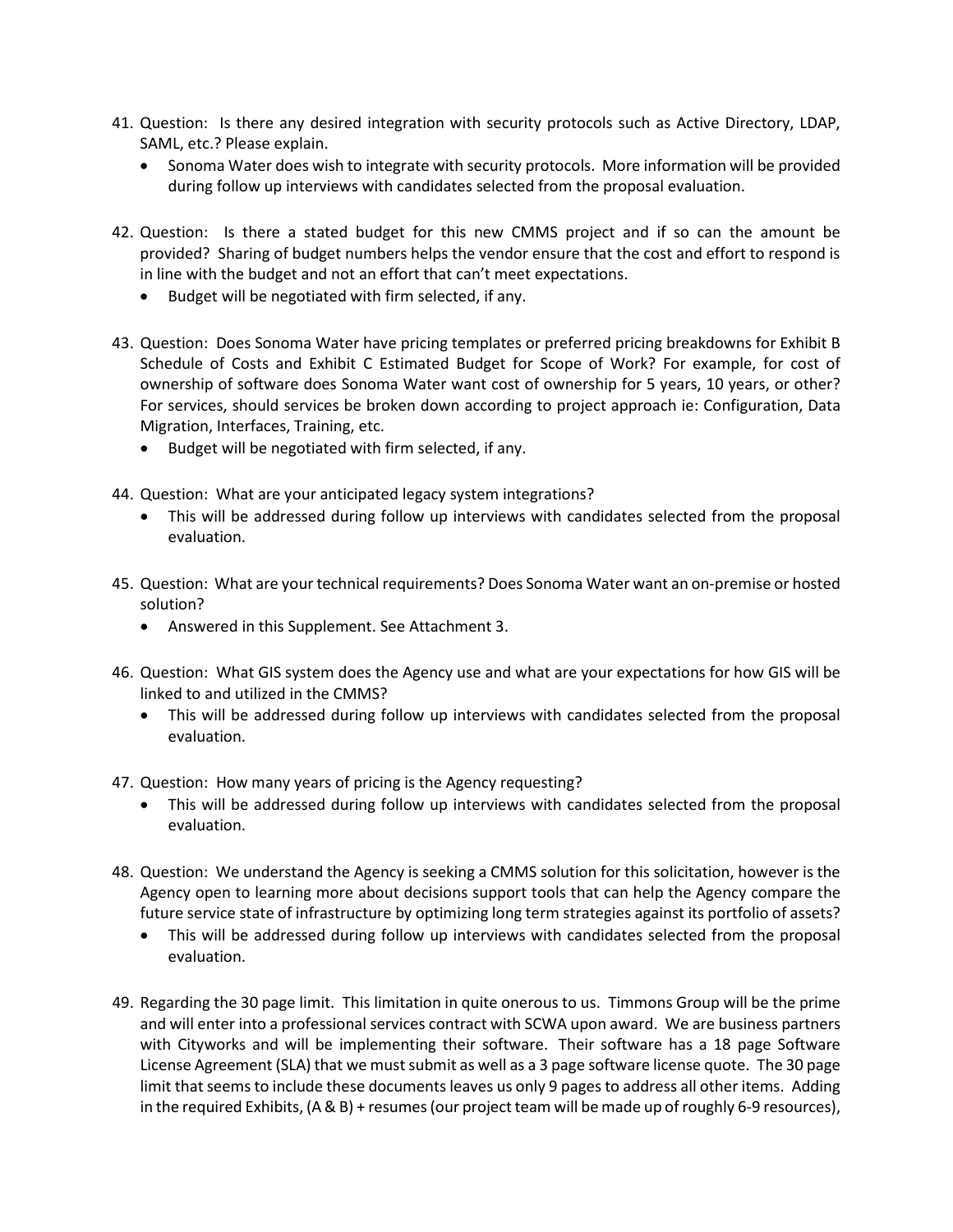will leave us no room for: a product description, references, company background/qualifications, schedule, etc. Can resumes, the required Exhibits (A & B) the Software SLA as well as the official quote please be exempt from the 30 page limit?

- Answered in this Supplement, above.
- 50. Does SCWA prefer to self-host our proposed solution, acquire a SaaS solution, or a cloud hosted solution?
	- This will be addressed during follow up interviews with candidates selected from the proposal evaluation.
- 51. Are any integrations between our proposed solution and other SCWA software systems required/desired?
	- This will be addressed during follow up interviews with candidates selected from the proposal evaluation.

Sincerely,

Pamela Jeane, P. E. Assistant General Manager – Operations

Encs.

| C: | Kevin Booker |
|----|--------------|
|    | Lisa Consani |

kt T:\Pinks\05-02-22\2122-009\_RFP\_Supplement\_1.docx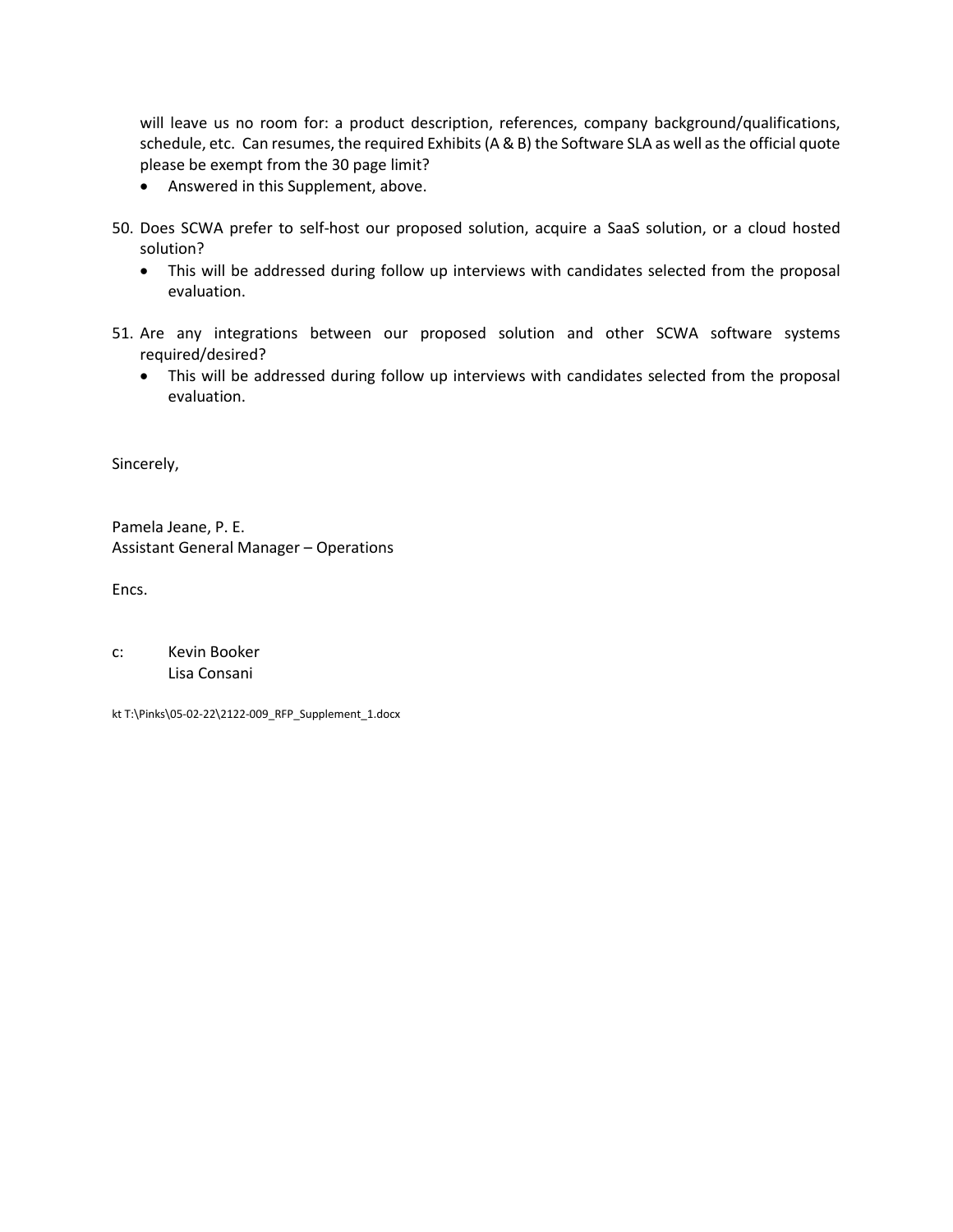# **ATTACHMENT 1 – PROJECT DESCRIPTION**

Modified text is indicated as follows: Double-underline designates text to be inserted; strikeout designates text to be deleted.

1.4. The Project will may replace Sonoma Water's existing CMMS system, Maximo. It is anticipated that there will be approximately 30 to 40 total users.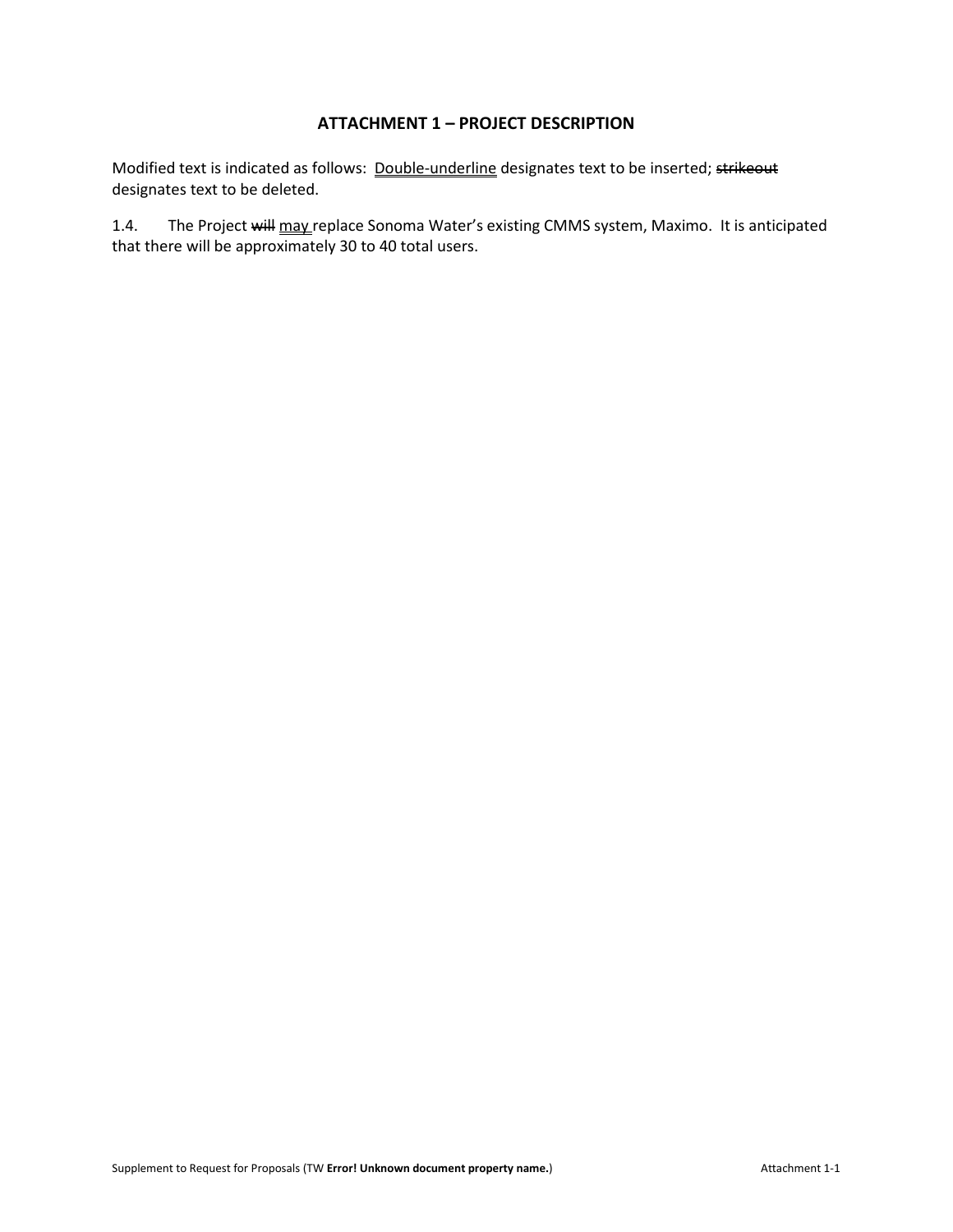# **ATTACHMENT 2 – FUNCTIONALITY RESPONSE QUESTIONS FORM**

## **Equity and Diversity**

The CMMS systems will be used to ensure that Sonoma Water's facilities located in impoverished areas, as well as its facilities within Native Tribes areas, are maintained to standard operating parameters. 18. How are equity and diversity concepts integrated into your CMMS system?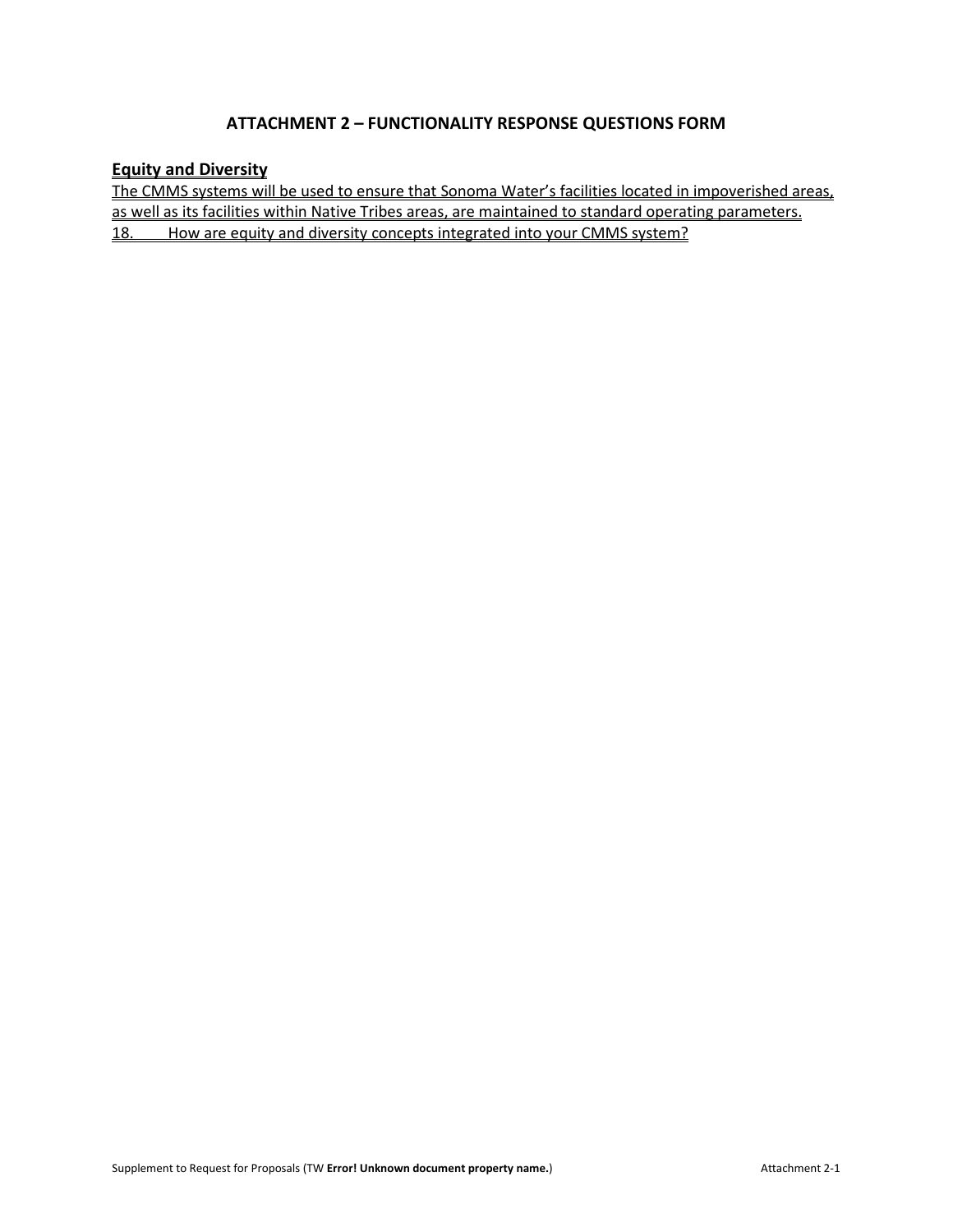# **ATTACHMENT 3 – SUPPLEMENTAL FORMS**

- a. **Functional Attributes spreadsheet (MS Excel).** This form is located on Sonoma Water's website: [https://www.sonomawater.org/media/PDF/Projects/RFQ/2122-](https://www.sonomawater.org/media/PDF/Projects/RFQ/2122-009/Attachment_3a_Functional_Attributes.xlsx) [009/Attachment\\_3a\\_Functional\\_Attributes.xlsx](https://www.sonomawater.org/media/PDF/Projects/RFQ/2122-009/Attachment_3a_Functional_Attributes.xlsx)
- b. **Technical Requirements spreadsheet (MS Excel).** This form is located on Sonoma Water's website: [https://www.sonomawater.org/media/PDF/Projects/RFQ/2122-](https://www.sonomawater.org/media/PDF/Projects/RFQ/2122-009/Attachment_3b_Technical_Requirements.xlsx) [009/Attachment\\_3b\\_Technical\\_Requirements.xlsx](https://www.sonomawater.org/media/PDF/Projects/RFQ/2122-009/Attachment_3b_Technical_Requirements.xlsx)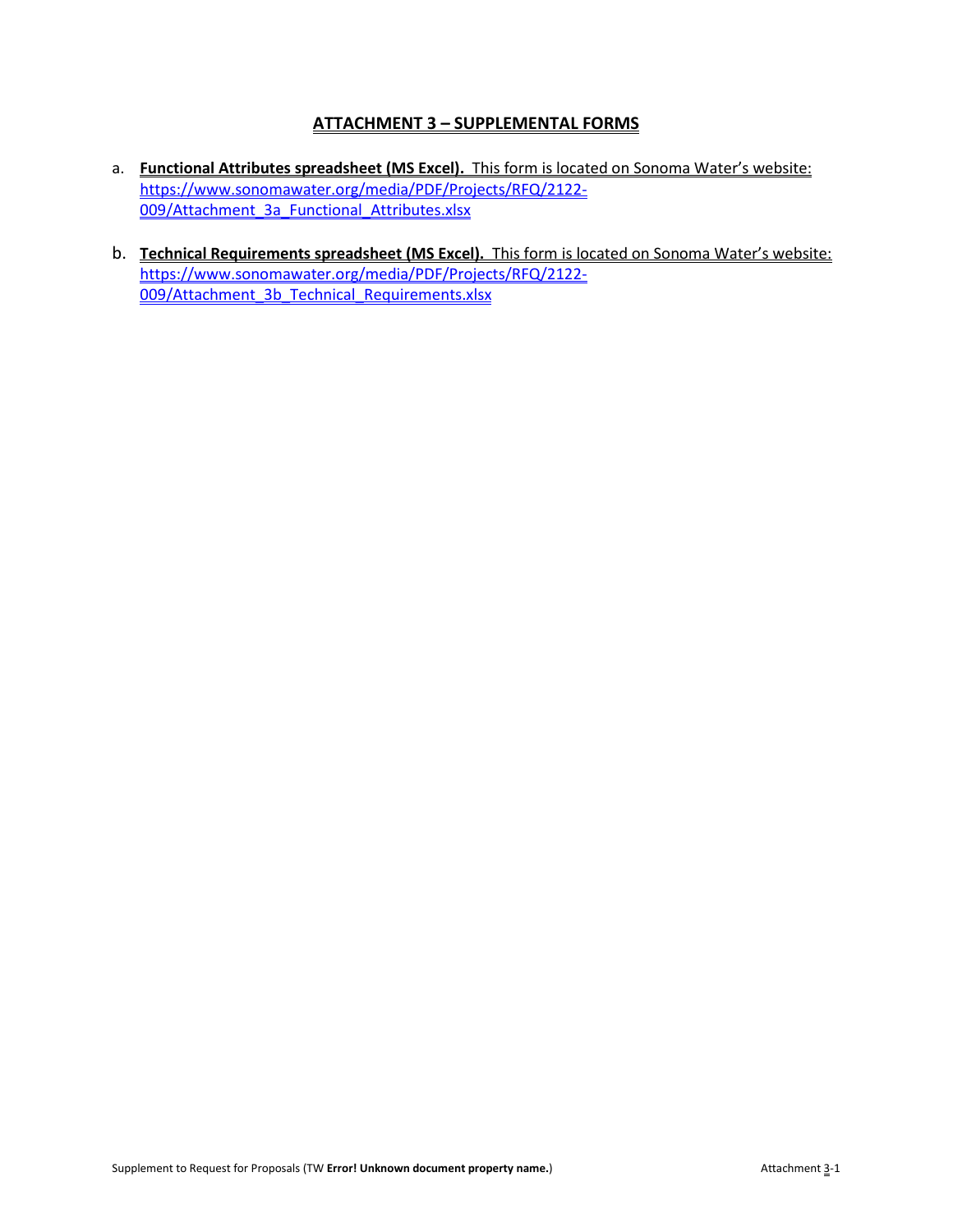# **ATTACHMENT 43 – DECLARATION OF LOCAL BUSINESS FOR SERVICES**

No changes.